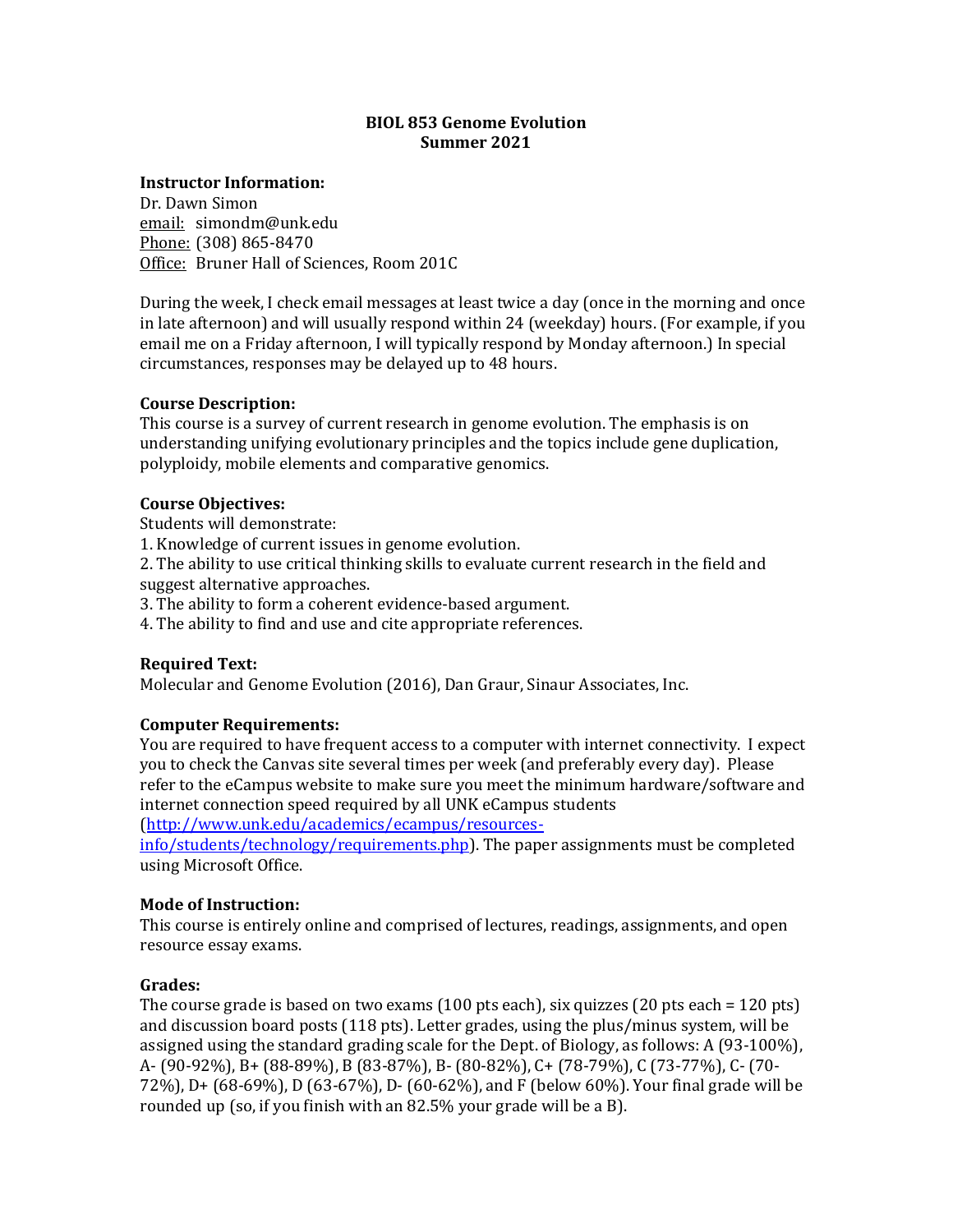# **Lectures:**

Lectures will be posted by 6:00 p.m. CST on Tuesdays and Thursdays.

#### **Assignments:**

Most weeks you will need to complete a reading assignment, a quiz, answer one discussion question using peer-reviewed literature, and interact with other discussion board posts. See schedule on the last page for deadlines. Except under extraordinary circumstances, late assignments will not be accepted.

#### *Reading*

Reading assignments will be posted each week on Canvas. The assignments will be from the text book and an occasional paper from the literature.

#### *Discussions*

For discussion board assignments, I will post multiple questions/topics on the reading and/or lectures. You will be required to respond to one of the original questions, as well as participate in discussions. A grading rubric is available on Canvas. Each assignment is worth 18 points (108 points total).

#### *Quizzes*

Most weeks you will also be required to complete a short multiple-choice quiz over the week's material. These will be worth 20 points each.

#### *Exams*

The exams will focus on applications of the material discussed in class or from assigned reading material. They will be open resource and generally will require extensive use of additional resources. These exams are time consuming, but not prohibitively so, as long as you learn the required material each week. The goal is for you to be thinking about these subjects throughout the semester and not just while writing the exams. Exams are worth 100 points each.

# **Academic Integrity:**

Plagiarism will not be tolerated. You must cite all sources and rephrase content in your own words. You assume full responsibility for the content and integrity of the work you submit. Students who plagiarize any part of their assignments will at minimum receive a zero on that assignment and could potentially fail this course.

# **Appropriate References:**

For the purposes of this course, an appropriate reference is defined as a peer-reviewed journal article or book chapter, assigned reading material (including your text) and lecture material. Note that in most cases, lecture material will be derived from a clearly cited peerreviewed publication or your text; in these cases the original source should be cited. More details will be provided on Canvas for how to locate and cite these sources.

# **Students with Disabilities**

It is the policy of the University of Nebraska at Kearney to provide flexible and individualized reasonable accommodation to students with documented disabilities. To receive accommodation services for a disability, students must be registered with the UNK Disabilities Services for Students (DSS) office, 175 Memorial Student Affairs Building, 308-865-8214 or by email unkdso@unk.edu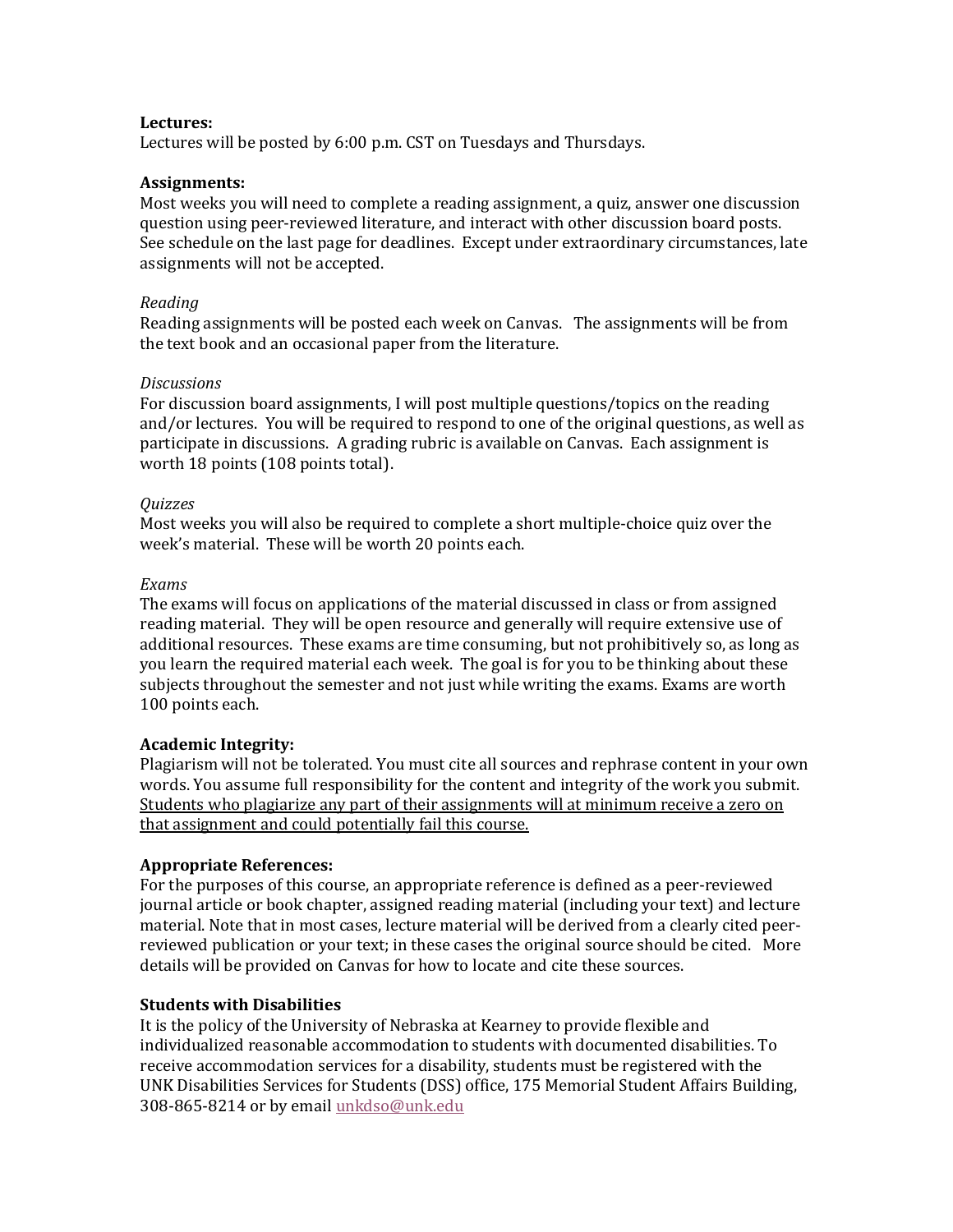# **UNK Statement of Diversity & Inclusion:**

UNK stands in solidarity and unity with our students of color, our Latinx and international students, our LGBTQIA+ students and students from other marginalized groups in opposition to racism and prejudice in any form, wherever it may exist. It is the job of institutions of higher education, indeed their duty, to provide a haven for the safe and meaningful exchange of ideas and to support peaceful disagreement and discussion. In our classes, we strive to maintain a positive learning environment based upon open communication and mutual respect. UNK does not discriminate on the basis of race, color, national origin, age, religion, sex, gender, sexual orientation, disability or political affiliation. Respect for the diversity of our backgrounds and varied life experiences is essential to learning from our similarities as well as our differences. The following link provides resources and other information regarding D&I: https://www.unk.edu/about/equityaccess-diversity.php

# **Students Who are Pregnant**

It is the policy of the University of Nebraska at Kearney to provide flexible and individualized reasonable accommodation to students who are pregnant. To receive accommodation services due to pregnancy, students must contact Cindy Ference in Student Health, 308-865-8219. The following link provides information for students and faculty regarding pregnancy rights. http://www.nwlc.org/resource/pregnant-and-parentingstudents-rights-faqs-college-and-graduate-students

# **Reporting Student Sexual Harassment, Sexual Violence or Sexual Assault**

Reporting allegations of rape, domestic violence, dating violence, sexual assault, sexual harassment, and stalking enables the University to promptly provide support to the  $impeated student(s)$ , and to take appropriate action to prevent a recurrence of such sexual misconduct and protect the campus community. Confidentiality will be respected to the greatest degree possible. Any student who believes she or he may be the victim of sexual misconduct is encouraged to report to one or more of the following resources: **Local Domestic Violence, Sexual Assault Advocacy Agency** 308-237-2599

# **Campus Police (or Security)** 308-865-8911

# **Title IX Coordinator** 308-865-8655

Retaliation against the student making the report, whether by students or University employees, will not be tolerated.

If you have questions regarding the information in this email please contact **Mary Chinnock Petroski, Chief Compliance Officer (petroskimj@unk.edu or phone 8400).**